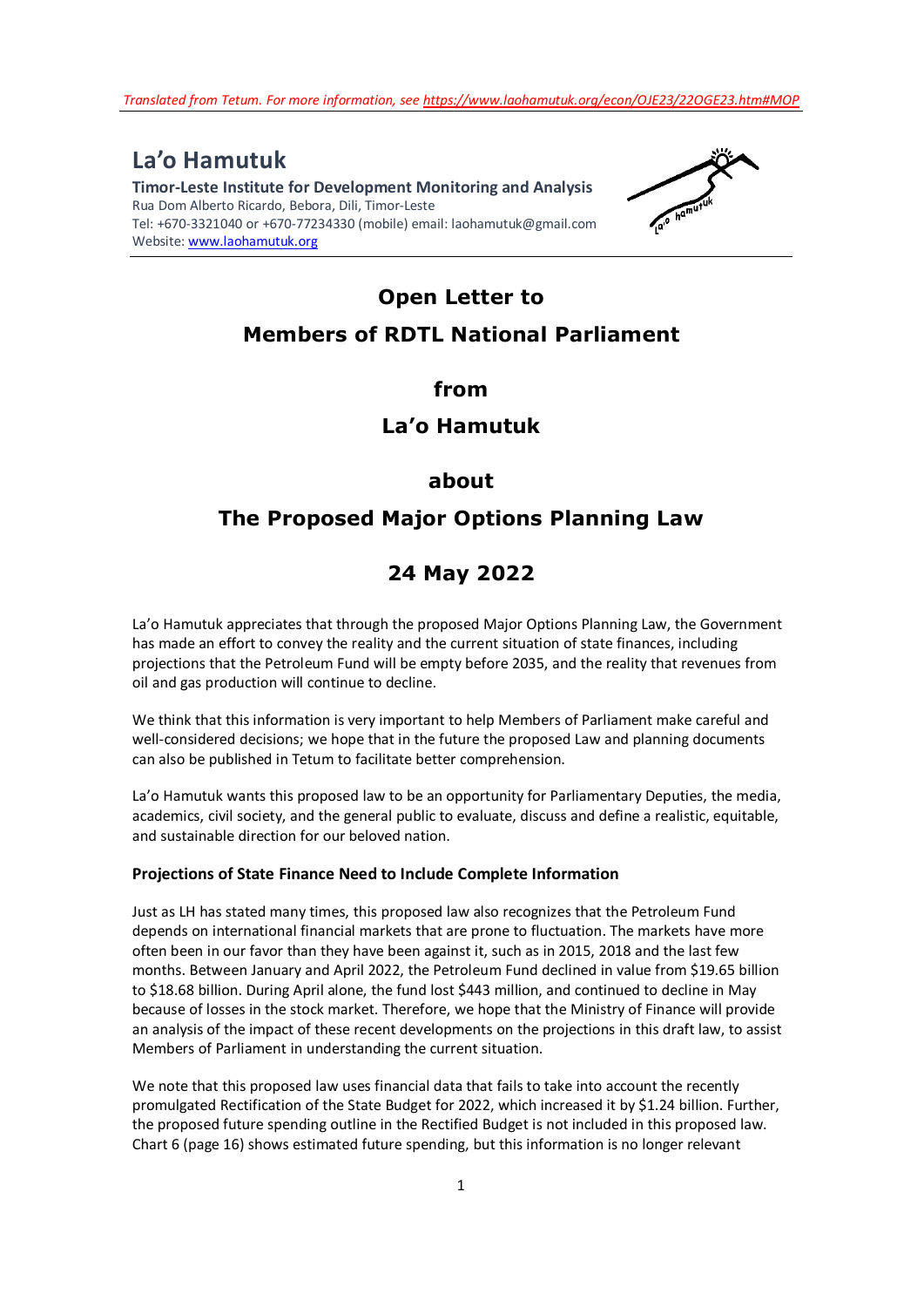because the Rectified Budget predicts much higher levels of spending. In the proposed law, there is also inconsistent information - for example, Chart 6 shows global expenditures of around \$1.6 billion in 2023, but in Annex III (page 50), expenditures for this year are given as \$2.09 billion.

We are concerned that projected revenues include uncertain revenues, without any evidence. Table 3 (page 12) in the proposed law suggested that the Estimate Sustainable Income will increase in 2026 and 2027. We infer that this change is based on an assumption that the value of future petroleum revenues will increase from zero to \$6 billion. We are waiting for the Ministry of Finance to provide complete information about these estimates, to help Members of Parliament and the public evaluate this proposal, and to understand the actual impact of this proposal on our state finances.

#### **Proposed Plans and Spending do Not Conform to the Current Position of State Finances**

While we appreciate the Government's inclusion of a summary of the state's financial situation, we are concerned that the budget measures contained within this proposed law are inconsistent with the reality that the Government itself acknowledges in the Major Options Planning Law. If the Government recognizes that we face a difficult situation with regard to state finances, why do they propose a fiscal envelope of \$2.15 billion in 2023 and project the same amount for each year until the Petroleum Fund is exhausted? Why not spend the remaining Petroleum Fund more carefully?

We are dismayed by the impact of large budgets on the sustainability of state finances, and also wonder if the state has the capacity to implement the many projects described in this proposal. Our financial resources are limited, and so we need to ensure that each project is implemented to a high standard, and in a way that is accountable and transparent. We need to prioritize programs that can build our domestic economy and strengthen the resilience of the population to confront challenges that result from economic crises, including strengthening economic sectors that don't rely on Government spending, such as the private sector and subsistence activities, and increasing food sovereignty and reducing dependency on imports.

#### **We Need to Prioritize Programs that Benefit the People**

We appreciate that, through the Major Planning Options Law, the Government has an opportunity to establish an integrated plan to contribute to achieving specific objectives. We observe, however, that this proposed law cites 263 measures - this means that the proposed law fails to identify "major options", but instead lists many measures without indicating which will be prioritized or receive the largest allocations. We think that the purpose of the Major Planning Options Law is to determine an integrated plan and demonstrate which measures will be prioritized, not to list all the activities that will be included in the next State Budget.

We think that the Government should prioritize projects which can reinforce and diversify the economy and strengthen basic sectors. These measures should work towards ensuring that all Timorese people can access good nutrition, quality education and health services, and water and sanitation infrastructure, to prevent them from becoming more vulnerable or falling deeper into poverty. When the Petroleum Fund is empty, we will not have enough money to invest in these key sectors. Therefore we need to use this opportunity to invest in the people. Although the Government states that its planning objective is to invest in people, we have not yet seen strategic measures to build resiliency and sustainability.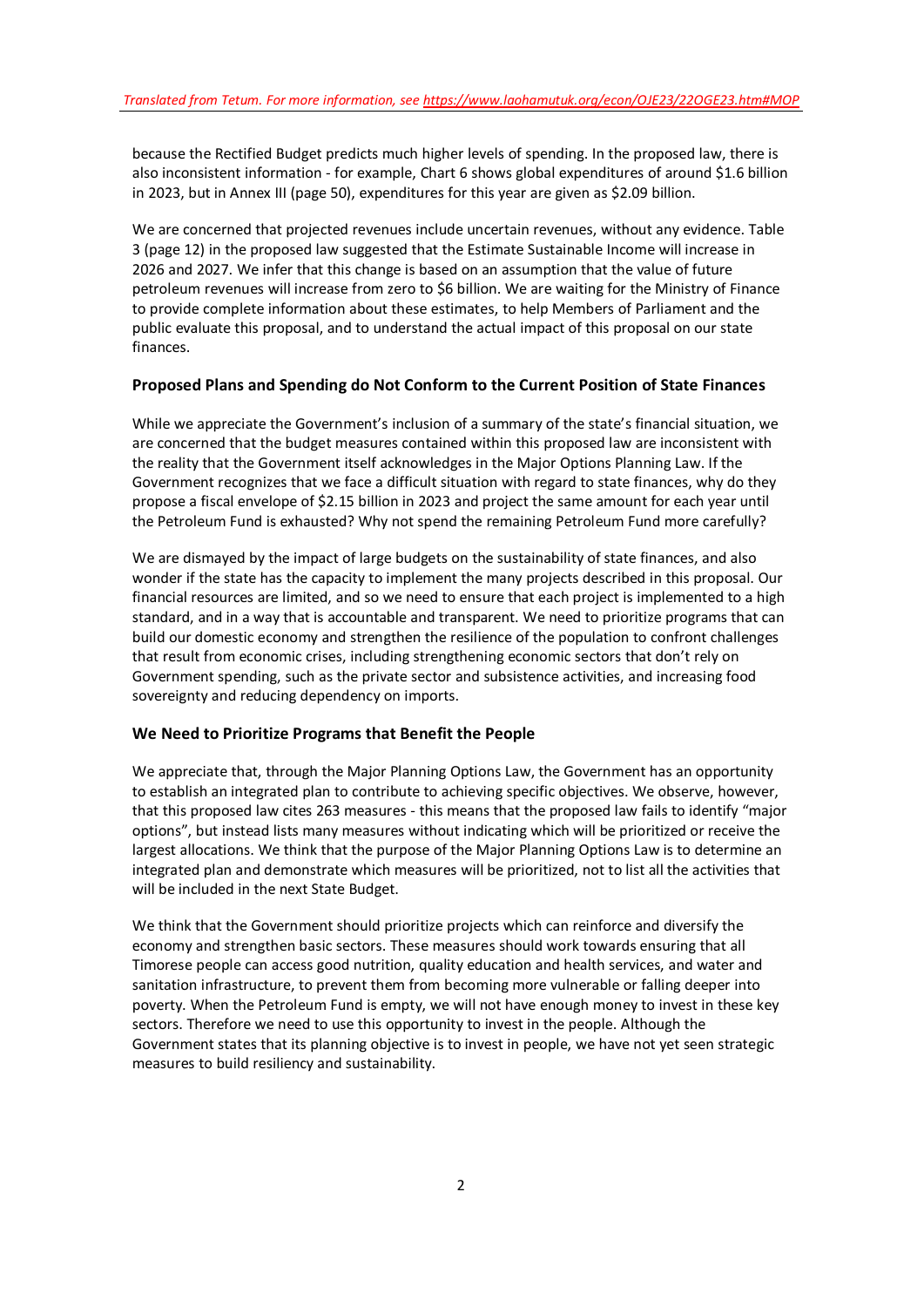### **We have identified some proposed programs that should be prioritized in the 2023 State Budget, including:**

**Agriculture (2),** through measures oriented to support production for domestic consumption. Our dependency on imports is a major obstacle to the people's well-being, and increases our vulnerability to international markets and global inflation. This includes strengthening local production through measures using existing types of production, such as cooperatives (2.5). We also believe that promoting local production (2.2.1), including agricultural processing industries, can be one way to build a more inclusive local economy. We hope that the proposal to improve national coordination (2.1.2) can help ensure that Government interventions such as Cesta Báziku can support local production.

**Water and sanitation (9)** is key to a healthy population. We know that rural communities face a more difficult situation in this regard, compared with Dili. We appreciate the proposal to strengthen the availability of clean water and build a sanitation system in Dili, but also need to include effective measures in rural areas. Members of Parliament can discuss in greater detail the sustainability of water resources, which are declining over time as consumption increases, mainly for large businesses rather than our people.

Strengthening our human resources through **education (10)** is important to ensure our future. We agree that education is the key to the future, and hope the steps taken in this regard include improvement of education infrastructure (10.1.2). We hope that the Government can prioritize equitable measures, and conduct a study on equity in the CAFÉ schools program (10.1.7) before expanding it. The priority should not be to introduce programs that benefit only some students, but to ensure that all students can access schools with complete facilities and teachers with adequate capacity and resources.

**Health (11)** is a sector that needs to be prioritized, so that our health infrastructure and health systems can become strong before the Petroleum Fund runs out. We appreciate that the proposed programs include projects in Dili as well as rural areas, which to date have had inadequate infrastructure. We also see a need to achieve a balance between quality infrastructure and equipment, and capable human resources. There needs to be investment, and effective execution, in both elements to achieve maximum benefit for the people.

## **We have also identified programs that should not be prioritized in the 2023 State Budget, including:**

- **Regional airports** (8.3), including the Baucau international airport. There is no evidence that we need it, or that it will impact on national economic development. Maintenance of strategic roads is more important, based on the people's needs. We think that our limited resources should be used for important and urgent projects; there is major possibility that the Government will not build a resilient economy through these measures.
- **Petroleum and Mining Infrastructure** (6) including a refinery. We are concerned that the objective of this proposed program is to maximize investment, rather than maximize benefit to the nation. The proposed law includes measures to "acquire land and resettle the population," despite the fact that the status of the Tasi Mane project is uncertain. Before allocating more money to implementation we need to prioritize an independent study of its costs, benefits, and risks, as ANPM and TimorGap have already committed to do.
- Related to the above point, we are concerned that the proposed highway in section 8.1.5 refers to an extension of the South Coast highway that is part of the Tasi Mane project. Construction